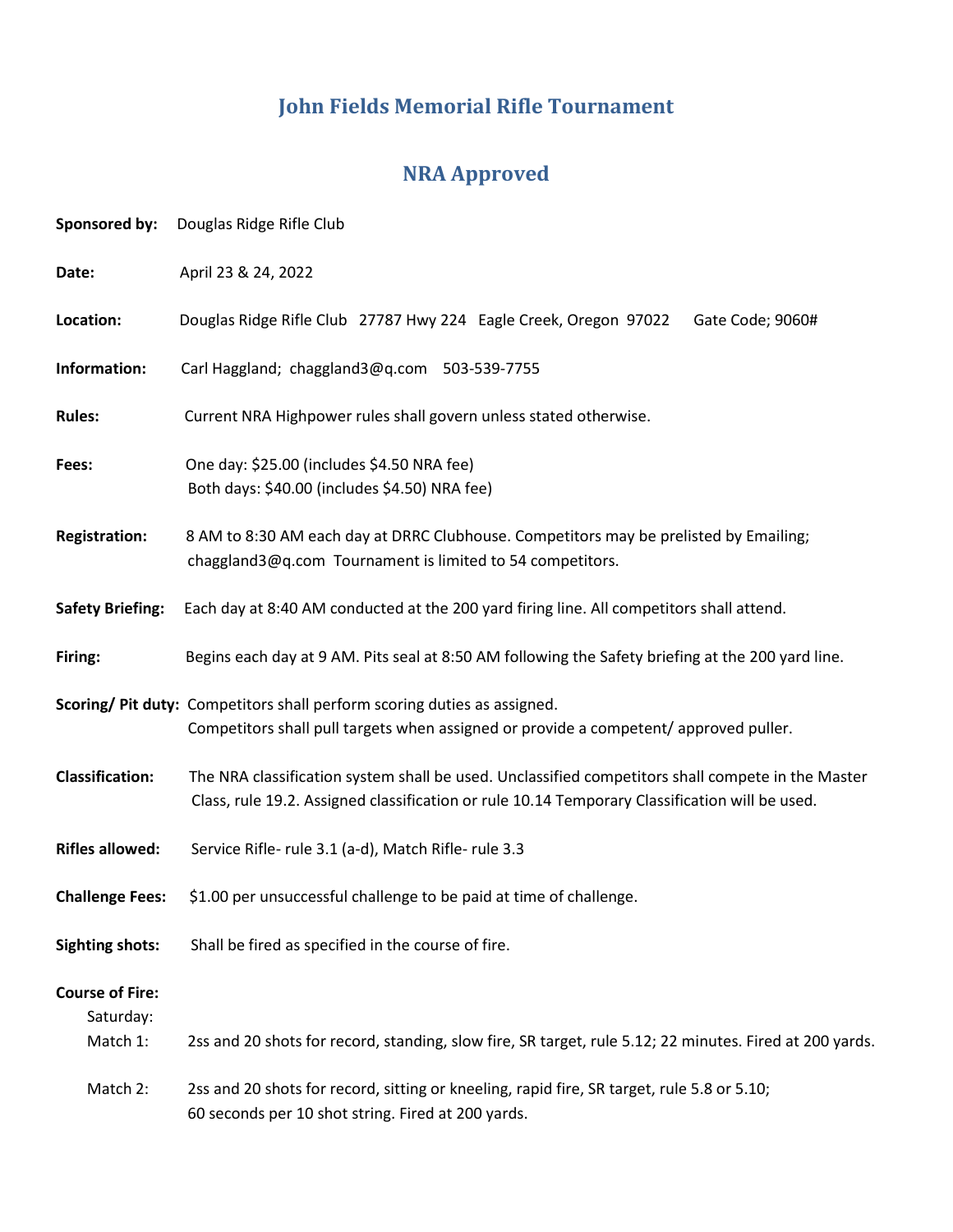### **Course of Fire (con't):**

Saturday:

- Match 3: 2ss and 20 shots for record, prone, rapid fire, SR-3 target, rule 5.6; 70 seconds per 10 shot string. Fired at 300 yards.
- Match 4: 2ss and 20 shots for record, prone, slow fire, MR-1 target, rule 5.6; 22 minutes. Fired at 600 yards.
- Match 5: The aggregate of matches 1-4

Sunday:

- Match 6: Repeat of Match 1
- Match 7: Repeat of Match 2
- Match 8: Repeat of Match 3
- Match 9: Repeat of Match 4
- Match 10: The aggregate of matches 6-9
- Match 11: The aggregate of matches 5 and 10

Note: Matches 1 & 2 and Matches 6 & 7 shall be fired concurrently.

| Awards:                      | Matches 1-4 and 6-9      | Matches 5 & 10           | Match 11                |
|------------------------------|--------------------------|--------------------------|-------------------------|
|                              | (30 or more competitors) | (20 or more competitors) |                         |
| <b>Match Winner</b>          | \$5.00                   | \$12.00                  | Inscription on          |
|                              |                          |                          | John Fields Plaque,     |
|                              |                          |                          | Keeper Plaque & \$20.00 |
| 2 <sup>nd</sup> Match Winner |                          | \$10.00                  | Keeper Plaque & \$15.00 |
| 3ed Match Winner             |                          | \$8.00                   | Keeper Plaque & \$10.00 |
| Class Winner                 | \$3.00                   | \$6.00                   | \$10.00                 |
| 2 <sup>nd</sup> Class Winner | \$2.00                   | \$5.00                   | \$8.00                  |
| <b>3ed Class Winner</b>      | \$1.00                   | \$4.00                   | \$6.00                  |

Special Awards: High Junior, High Senior, High Grand Senior, High Woman; \$5.00 to each. (Min. 15 competitors).

### **Awards Disposition:**

- 1. There must be at least 5 (3 for Special Awards) in a class for one award; 8 for two awards; 10 for 3 awards.
- 2. In the event of insufficient entries in any class, the entries shall be combined with the next higher class. Masters will not be combined with High Masters.
- 3. Fewer than 5 High Masters shall compete for open awards only.
- 4. Match winners and class winners are not eligible for special awards.